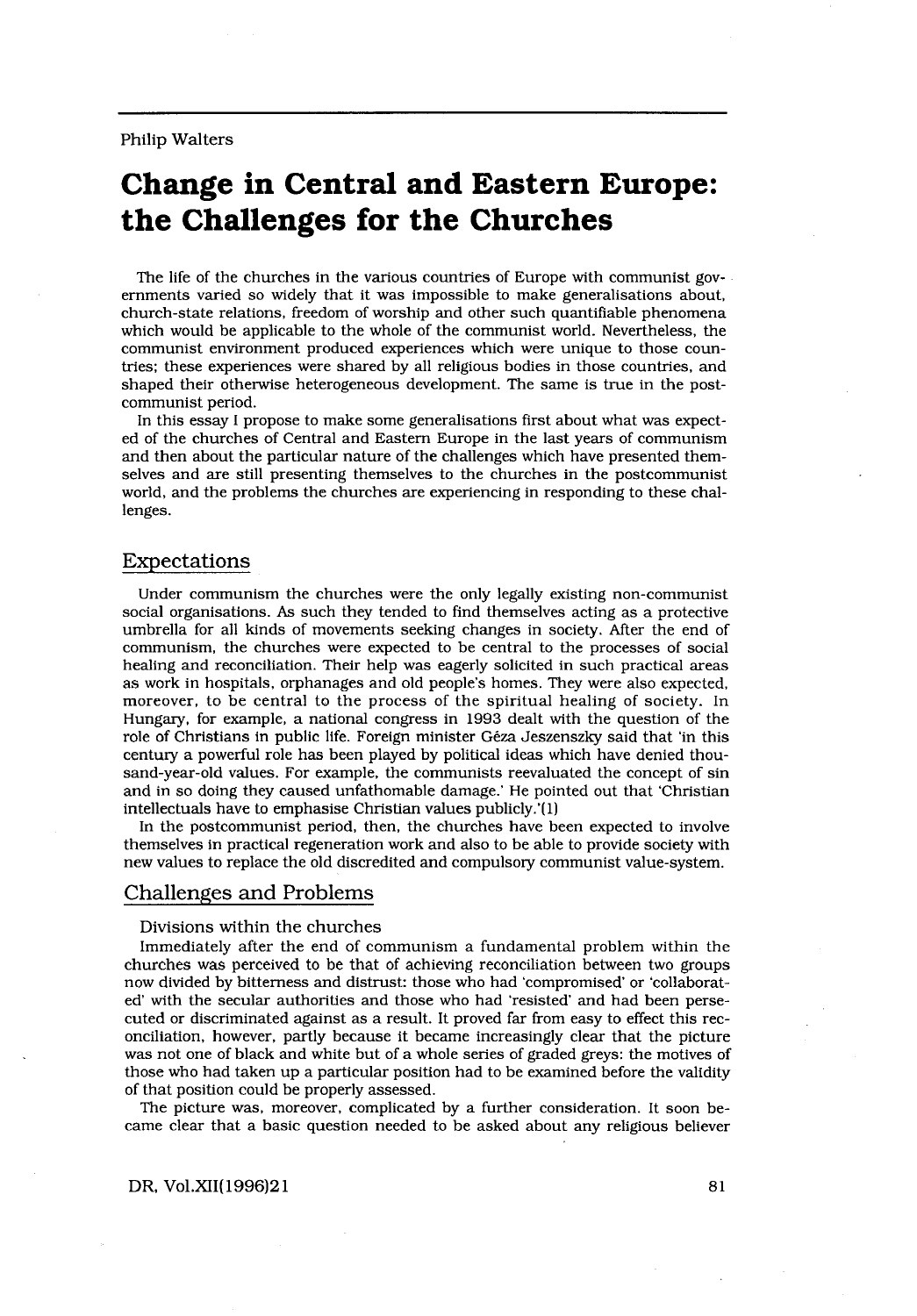who had resisted the communist system : had he or she done so because that sys-Walters<br>
ad resisted the communist system:<br>
as totalitarian or because it was atl<br>
now, in the postcomunist period, v<br>
category, by contrast, would in the<br>
category, by contrast, would in the<br>
trium in the transition tem was totalitarian or because it was atheist? An individual in the former category would now, in the postcomunist period, very likely be found in the camp promoting democratisation, pluralism and freedom of conscience for all . An individual in the latter category, by contrast, would in the postcommunist period tend to be defensive of the 'truth', conservative, triumphalist, intolerant of innovations in the spiritual sphere . During the communist period, both Fr Gleb Yakunin (a priest of the Russian Orthodox Church) and Bishop Ioann (later to become Metropolitan Ioann of St Petersburg) were a thorn in the side of the secular authorities . Fr Gleb continues his democratic political activity to this day, and has been defrocked for his pains; from 1991 until his death in 1995, by contrast, Metropolitan Ioann spoke out against the 'Jewish conspiracy' against Russia and called for laws against the activities of 'pseudo-Christian western non-Orthodox denominations on what he saw as the canonical territory of the Russian Orthodox Church . There has thus been an increasing estrangement between those who had been on the same 'side' in the communist period.

A similar estrangement has been seen on the other 'side' as well . Official church leaders under communism performed their expected duties . These included travelling to international conferences promoting 'peace', 'international friendship', 'ecumenism' and similar officially-approved concepts . It would obviously help the credibility of the exercise if these figures were genuinely committed to the ideals they were promoting. The present Patriarch Aleksi of the Russian Orthodox Church was one such. He now finds himself representing a more open, ecumenical approach within the church; an approach which is challenged by many enthusiastic young new converts to Orthodoxy . These are embracing their new creed with the same enthusiasm with which in communist youth movements they supported the old ideology when it was expedient to do so . They are now as xenophobic and isolationist as such long-time opponents of communism as Metropolitan Ioann; while Patriarch Aleksi finds himself less out of sympathy than they do with reform-minded former dissidents .

The progressive Russian Orthodox priest Fr. Veniamin Novik writes that 'if one had to describe the spiritual condition of Russia in one word, that word would be 'schism' .(2) The splits within the Russian Orthodox Church are growing more profound rather than healing; and the same in true for many of the other churches in postcommunist Europe .

## Isolation

Generally speaking the churches in communist countries were unable to develop their own distinct denominational responses to social or political problems. They were also unable to inform themselves systematically about developments in the world at large, including developments within the churches, remaining for example ignorant of the details of even such important events as the Second Vatican Council . One consequence of this isolation has been that the churches of Central and Eastern Europe have tended to remain theologically conservative; and this tendency has been and continues to be reinforced by two factors . Firstly, the churches have come to view with suspicion many apparently progressive concepts which have been tainted as a result of their exploitation by the communist authorities : not only words such as 'peace' and 'democracy' are suspect, but such purely ecclesiastical concepts as 'ecumenism', which is perceived as a politically-motivated process through which churches were compelled to go as the price for being allowed to continue to function . Secondly, Christians in Eastern and Central Europe are genuinely shocked by the excesses, as they see them, to which liberalising tendencies have led in some Western churches. They often see these as symptoms of that Western secularism which has so traumatically been revealed to them in the postcommunist period.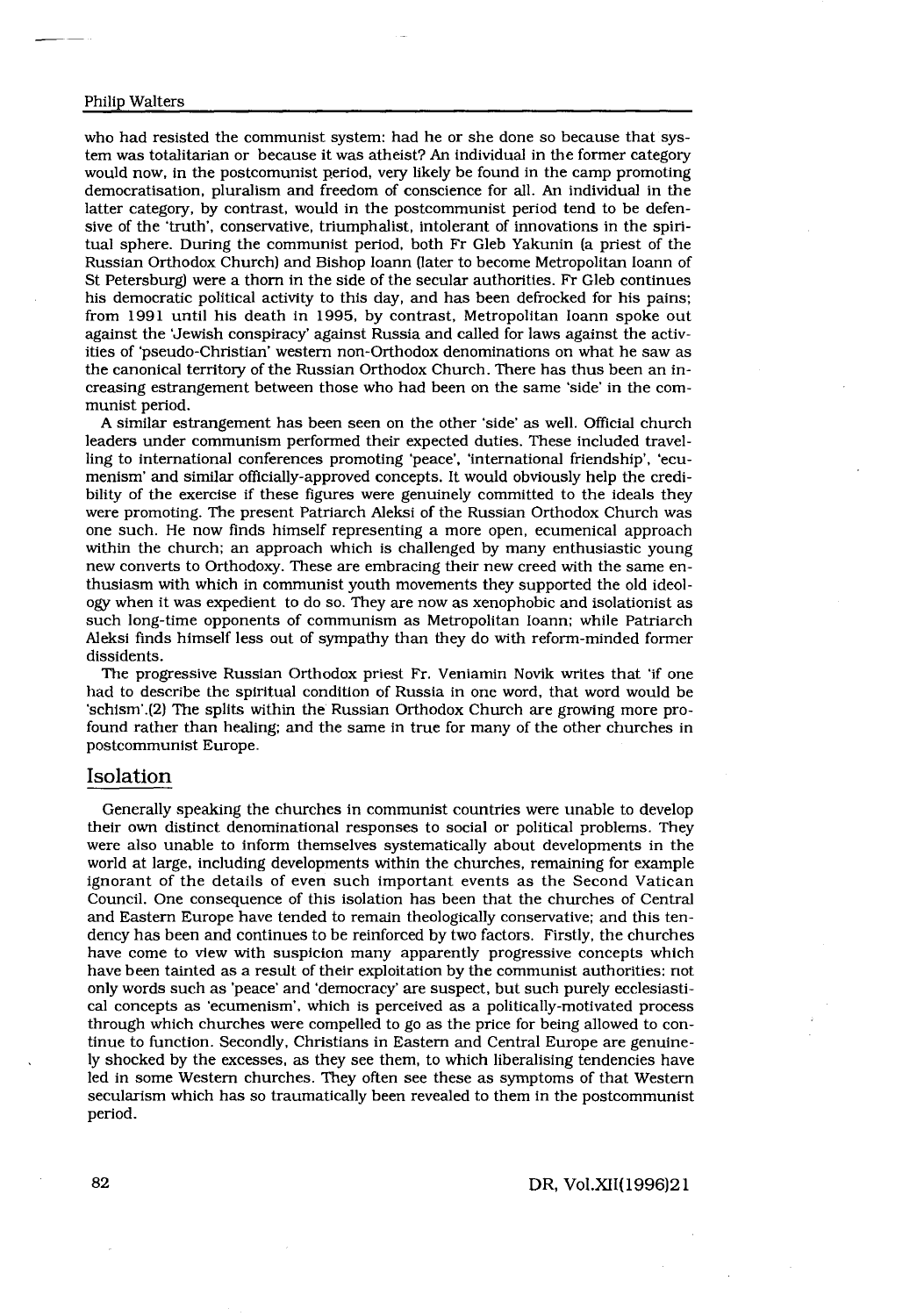One example will illustrate the effect of both these factors . For a time in the communist period the Latvian Lutheran Church ordained women as pastors . Since the end of communism the church has renounced this practice. The church leadership sees its introduction as a temporary necessity forced upon it by the peculiar circumstances of communist rule; and the decision not to reintroduce the practice is now reinforced by those in the church who fear the consequences of suddenly accepting all the 'liberal' ideas with which 'Western' Lutheranism is now associated .

In Slovakia, Archbishop Jan Sokol has declared that 'We must bar our doors to the West', and has won support from many Catholics who are distressed at what they perceive as the corrupt values of Western society . However, this kind of reactions has its inevitable negative consequences . Catholic seminaries in Slovakia, long starved of theology, have recently rejected gifts of libraries from Catholic faculties in Germany fearing that they liberal ideas they contain might lead their students into heresy.

# How to communicate

 

One fundamental problem for the churches is that of finding a language in which to communicate with their nominal flock and even more so with those who have never had contact with a church . With the witness of the churches severely restricted for 40 years, and in the Soviet Union for 70 years, most people in these countries have no understanding of religion and no vocabulary to receive religious ideas . The Hungarian churches cooperated a few years ago in producing a handbook for the media, but as one spokesman told me it was at a very elementary level - just so that they don't confuse Baptists and Buddhists' .

Christian educational work has to be accomplished, moreover, within societies still suffering from the 'post-totalitarian mentality' . This mentality comprises contradictory elements . On the one hand, it includes such attitudes as the tendency to expect solutions from strong leaders rather than from personal initiative, and the tendency to dramatise oneself as the impotent victim of uncontrollable circumstances ('learned helplessness') . On the other hand the individual may dramatise himself as the measure of all things, as witness the tendency to seek maximalist solutions and to regard compromise as suspect and dishonourable - if you disagree with me you are not only mistaken but a scoundrel - and the tendency to identify personal opinion with absolute truth . Some of these latter features of the post-totalitarian mentality may well have helped to give the revolutions of 1989 the unique character they all shared: these were revolutions without a plan or a programme. The Hungarian sociologist Gaspar Tomas has described the revolution of 1989 as antiutopian and antiauthoritarian; as ' a victory for the first person singular'.

The contradictory elements in the 'post-totalitarian mentality' tend towards polarisation amongst those who are faced with the message the churches are trying to bring . Some eagerly embrace the Christian message as a new set of truths to be adhered to as unquestioningly as the old communist ideology; others are extremely skeptical and suspicious of any attempt to replace the old compulsory truths with a new set, however different in content it' may be .

`There is an obvious need for a broad dialogue between the church and the various sections of society', says Aleksei Bodrov of the Open Orthodox University in Moscow,

. . .But what language should this dialogue be conducted in? This language has yet to be created... Again and again we come up against the problem of Christian education: an education that is open and accessible to wide sections of the population, an education that is rooted in the Orthodox tradition and which also takes into account the development of modern society and science.(3)

The problem of educational work is compounded by the fact that it is not only the ordinary people who are ignorant; very often the cleargy have had no chance to re-

#### DR, Vol.XII(1996)21

83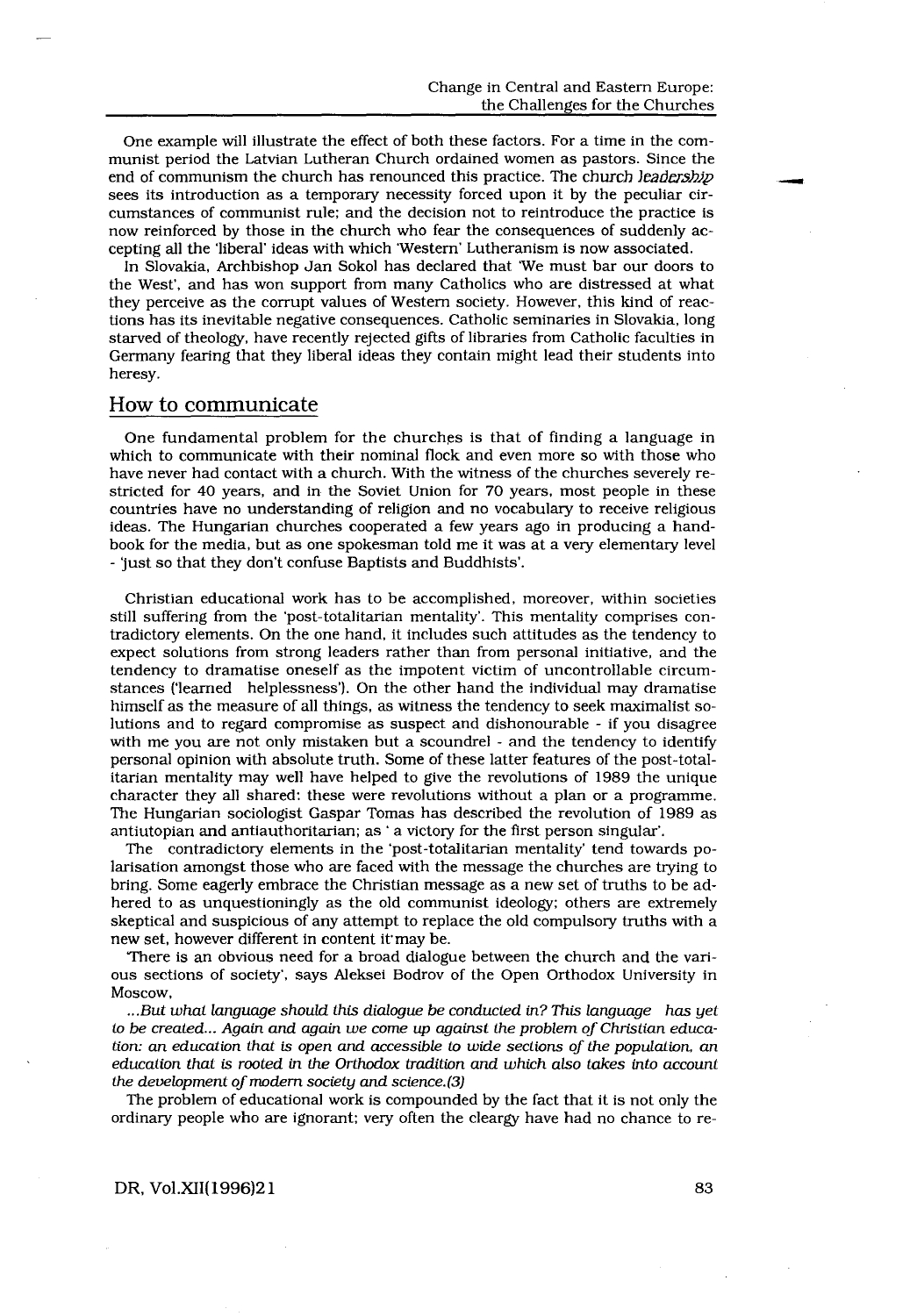ceive theological education or pastoral training . A young Bulgarian Orthodox visitor to Keston Institute recently described the extreme case of her own country:

Then, in 1989, the atheist, regime fell. People rushed to church. Most of them  $d/dn't$ understand the services, some couldn't even make the sign of the cross . Yet they wanted to learn every Christian truth... (But) it was suddenly obvious that the priests were totally unprepared both theoretically and practically for this transformation. Freedom to preach was the only obvious result of the change, and yet even here the preachers had been struck dumb. Some could not deliver a sermon, others preached completely incomprehensibly. (4)

# Rebuilding the church

A complementary task to that of education is that of reestablishing the church as a properly functioning organism within society so that it can do its restorative work effectively . In most communist countries the church was severely restricted in its witness and now its infrastructure is disabled. According to the statutes of the Bulgarian Orthodox Church, for example, a parish should consist of between 300 and 400 families. Today a severe shortage of priests means that every country priest has several parishes to serve; in the towns, a priest may be responsible for as many as 10 .000 families. The "parish" as a meaningful entity doesn't exist in Bulgaria', said our young Christian visitor form that country recently.

A general lack of resources and infrastructure explains the extreme dismay with which the indigenous churches throughout Central and Eastern Europe have been reacting to the sudden influx of all kinds of foreign missions and sects . Many of these evangelistic organisations are quite happy to use the promise of material prosperity to attract converts . 'People will come running when they hear the dinner bell', a representative of one American mission has commented. This kind of approach does nothing to allay the suspicions of indigenous churches that such 'sects' are simply the aggressive tools of Western secular materialist interests operating under the guise of religion.

## The economic climate

In many parts of the postcommunist world the market economy arrived with unmitigated speed and in a particularly virulent form . The successful entrepreneurs were largely the same people who had been successful operators of the 'second economy' under communism, that network of barter and black marketeering which was essential to the survival of the old system. Widespread disillusionment was the result. Under communism citizens had eagerly awaited the arrival of 'the market' as a mechanism for solving all problems, moral and spiritual as well as social . At a conference in London in 1992 on the subject 'Business and Moral Standards in Postcommunist Europe' Professor Jack Mahoney spoke of a danger facing people brought up under a communist system which claimed to be able to solve not only economic but also moral problems: 'the danger that capitalism now in turn would be automatically looked to as providing guidance and directives in the social and ethical spheres of life as well as the economic .' This would be to expect something from capitalism 'which it is not able to deliver, far less designed to deliver' . As another speaker, the Polish sociologist Jolanta Babiuch, put it pithily, We do not know which values, if any, the capitalist system really represents .'

# The challenge of the pluralist society

A basic question facing the churches in the postcommunist countries is one which is also facing the churches in the West: what should be the role of a church in a pluralist society? Like the economic challenge, however, this particular question is presenting itself in a particularly acute form in the postcommunist world.

In resisting communism the churches in Eastern Europe were in fact doing something different from what they thought they were doing . 'In opposing its own con-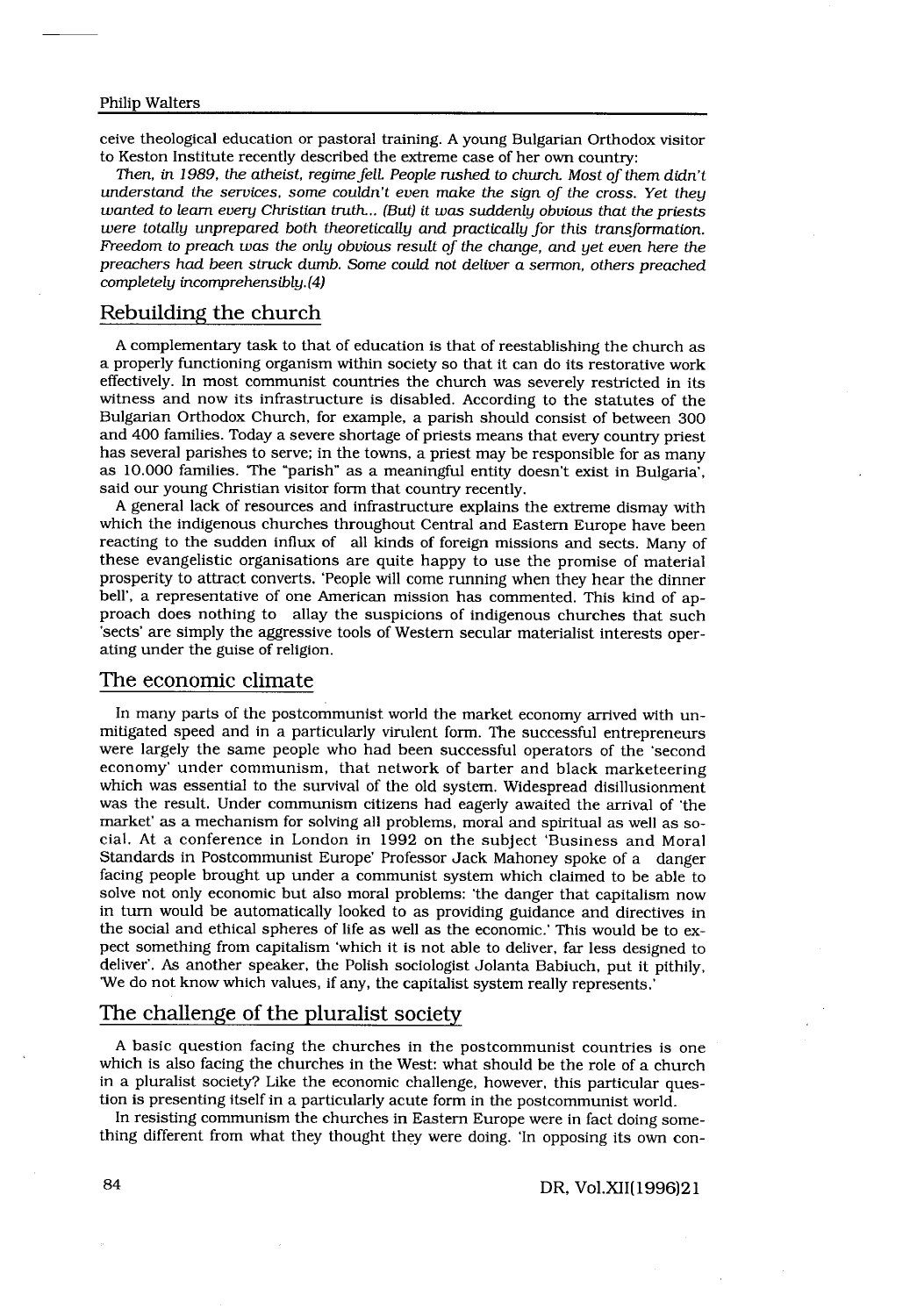ception of totality to that which the official system was attempting to impose,' writes Patrick Michel, 'the church, whether it knew it or not, was in fact defending the relative' - an environment of pluralism and democracy . 'Everything seems to indicate that this will be a challenge much more difficult to meet than that which was posed by the Soviet system .'(5)

What, then, is the appropriate role for the church in these circumstances? Jürgen Moltmann argues that in a pluralistic society Christians do not have the right to speak on behalf of all citizens, but that all citizens nevertheless have the right to hear what Christians have to say. Those who follow this line tend to believe that the only meaningful way in which Christians can respond to a situation of moral dissensus is to accept that situation and contribute vigorously to the debate .(6) The Polish theologian Fr Józef Tischner has taken a rather different view . He has argued that after its confrontation with communism Christianity is now likely to have to enter into a confrontation with liberalism. (7)

For some, then, the primary challenge to the church will be whether it can now rise to the opportunity of entering the debating chamber on equal terms with all other partners; but for others, the primary challenge to the church will be specifically to combat the obviously deplorable consequences of 'pluralism' such as unrestrained individualism and self-seeking, exacerbated in the context of the new freemarket economy.

# The influx of 'foreign sects'

 

One aspect of pluralism which has affected the postcommunist countries in the form of a traumatic shock is the influx of all kinds of sects and evangelist movements from abroad. Many of these have huge financial and technical resources which cannot be matched by the indigenous churches. There has been a natural desire in most postcommunist countries to curb the activities of these new bodies . In 1994 a proposed new law on religion in Hungary would have restricted legal recognition to churches which 'do not violate generally accepted morals'; in addition, a recognised church would need either to have 10 .000 member or to demon strate that it had operated in Hungary for at least 100 years .

There is an increasing danger that the established churches will not be discriminating enough about the religious movements to which they are opposed . Since the end of communism relations between major denominations - 'ecumenical' relations of the kind which have been developing steadily in the West since the Second World War - have been rapidly deteriorating. The Russian Orthodox Church is seriously alarmed by what it construes as a policy of aggressive 'sheep-stealing' on the part of the Vatican . A milestone on the descent to hostility was reached on 13 April 1991 when Rome named several apostolic administrators to Russia without any prior discussion with the Moscow Patriarchate . In March 1992 the heads of Orthodox Churches from all over Eastern Europe convened in Istanbul and condemned Catholic proselytism. Traditional Protestant denominations are also increasingly under attack . Baptists and Pentecostals have been strong in Russia since the last century; yet recently the Russian Orthodox Church has published booklets attacking these 'sects', and both booklets carry the printed blessing of Patriarch Aleksi, until a few years ago one of the presidents of the Conference of European Churches, an international ecumenical body . In Bulgaria, to take another example, established Protestant denominations - Methodists, Baptists, Pentecostals and Adventists have found themselves increasingly subject to violence initially provoked by the activities of new religious movements coming into the country from abroad .

The French Jesuit Philippe de Regis, who died in 1954, looked forward to the time when it would be possible for missionary work to begin again in Russia . He was firmly opposed to all who would set out to 'conquer' Russia for Roman Catholicism . His words were accurately prophetic:

#### DR, Vol.XII(1996)21

85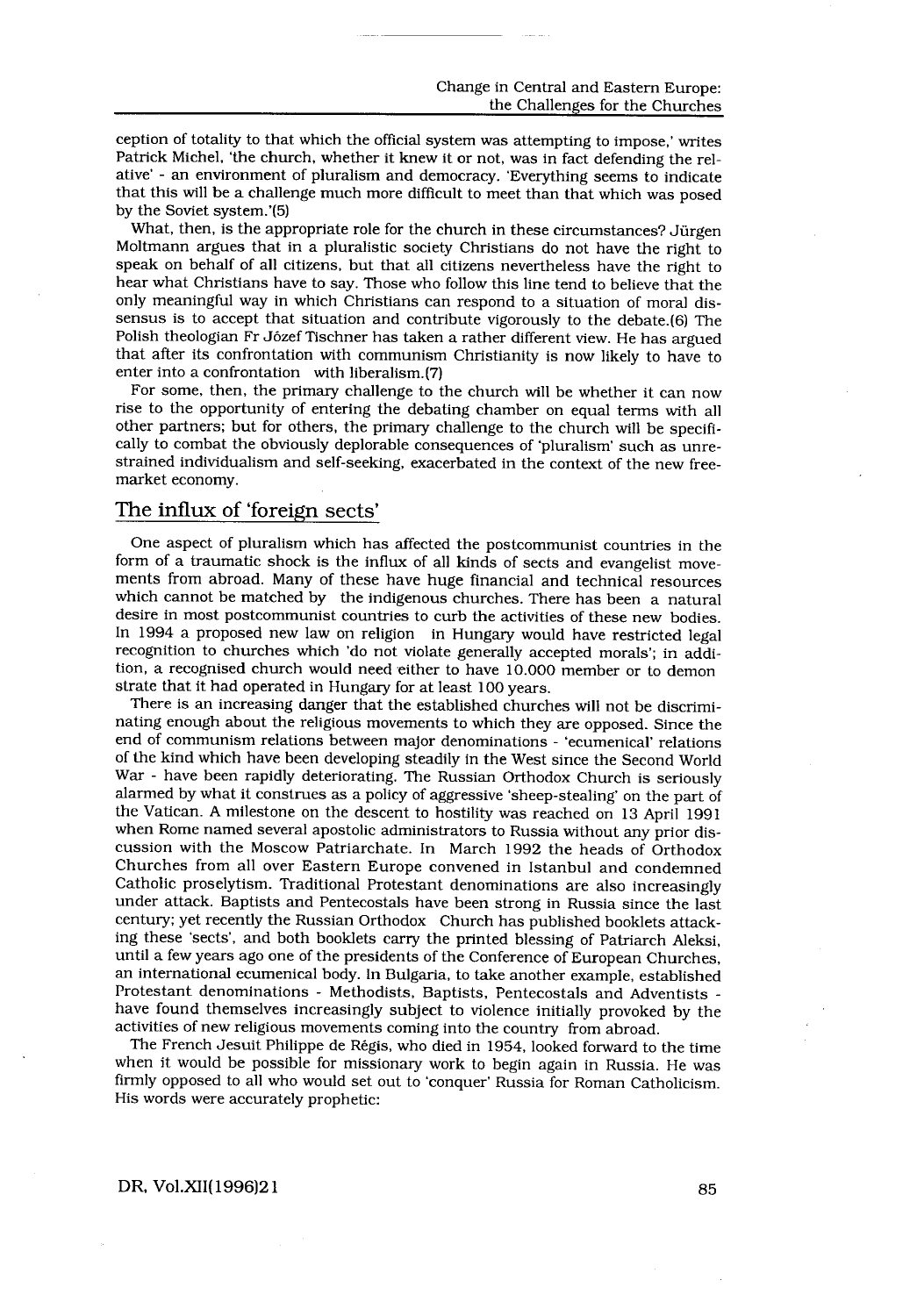$\begin{tabular}{c} \multicolumn{2}{c} {\textbf{1}}\\ \multicolumn{2}{c} {\textbf{1}}\\ \multicolumn{2}{c} {\textbf{1}}\\ \multicolumn{2}{c} {\textbf{1}}\\ \multicolumn{2}{c} {\textbf{1}}\\ \multicolumn{2}{c} {\textbf{1}}\\ \multicolumn{2}{c} {\textbf{1}}\\ \multicolumn{2}{c} {\textbf{1}}\\ \multicolumn{2}{c} {\textbf{1}}\\ \multicolumn{2}{c} {\textbf{1}}\\ \multicolumn{2}{c} {\textbf{1}}\\ \multicolumn{2}{c} {\textbf{1}}\\ \multicolumn{2}{c} {\textbf{1}}\\ \multicolumn$ 

When Russia opens up there will be a great temptation for us to rush into this vast mission field as though it were virgin land to be brought under cultivation . We will bum with the desire to 'convert' these people, and this will provoke a violently hostile reaction from Orthodox circles. The clergy will feel themselves under threat and will start looking out for 'wolves in sheep's clothing'; and so a rift will open up between the two halves of Christendom, which ought to be brought into unity rather than set against each other. There will be only one way to achieve this unity: impartial fraternal collaboration with the Russian Orthodox Church in the task of education and spiritual formation among the people  $(8)$ 

# The return to power of former communists

There is a persistent tendency in formerly communist countries for reformed communists to be returned to power . Some in the indigenous churches have feared that this might mean a renewal of pressure against religion . The tendency is however likely to be that the best-established indigenous churches in these countries will find that their aims as institutions have much in common with those of the reformed communists: a desire to mitigate the social damage done by the unrestrained activity of the free market; a tendency towards authoritarianism rather than democracy; and a tendency towards isolationism and protectionism . In many countries where reformed communist governments are returned, church and government are likely to find themselves collaborating in the new task of partial withdrawal from two sorts of free market - the economic free market and the free market of ideas .

Meanwhile any restrictive legislation on religion is likely to be directed against religious movements or 'sects' perceived to be of 'foreign' origin . Minority denominations already long-established within the various countries are likely to find themselves in an increasingly ambiguous situation.

## The resurgence of nationalism

Jacques Attali, former director of the Bank of Reconstruction and Development, once said that he found it interesting that there had been no trials in Eastern Europe of former communist leaders equivalent to the trials of Nazi leaders at Nürnburg. His explanation was that the citizens of the countries concerned had realised that the evils of communism were not be blamed on particular individuals, nor yet even on a particular political party, but on the way in which the ideology had become identified with the state . It seemed to him that in the postcommunist period citizens were trying to bury the devils of the past by destroying the state and reverting to the unit of the 'nation'.

A complementary understanding of the process of the reassertion of the 'nation' in postcommunist Europe is that it is one manifestation of the process of building 'civil society', a process which started during the last two decades of communism with the creation of small unoffical self-reinforcing interest groups of citizens . This might explain the colour of 'tribalism' which the reemergence of nationalism seems so frequently to take on in Central and Eastern Europe . Former Yugoslavia may be taken as an extreme case of this tendency, and as one which demonstrates that it has a negative as well as a positive potential: here 'the affirmation of identities has turned into a practical denial of the possibility of living together peacefully and on a basis of equality with others and their otherness .'(9)

We saw earlier how, in resisting communism, the churches were doing something different from what they thought they were doing. The same applies to those churches which have championed nationalist aspirations . Since the nineteenth century the Serbian Orthodox Church, looking back to Serbian independence in the Middle Ages, has been championing Serbian national self-determination . In so doing, and without acknowledging this fact, it has in reality been taking part in a po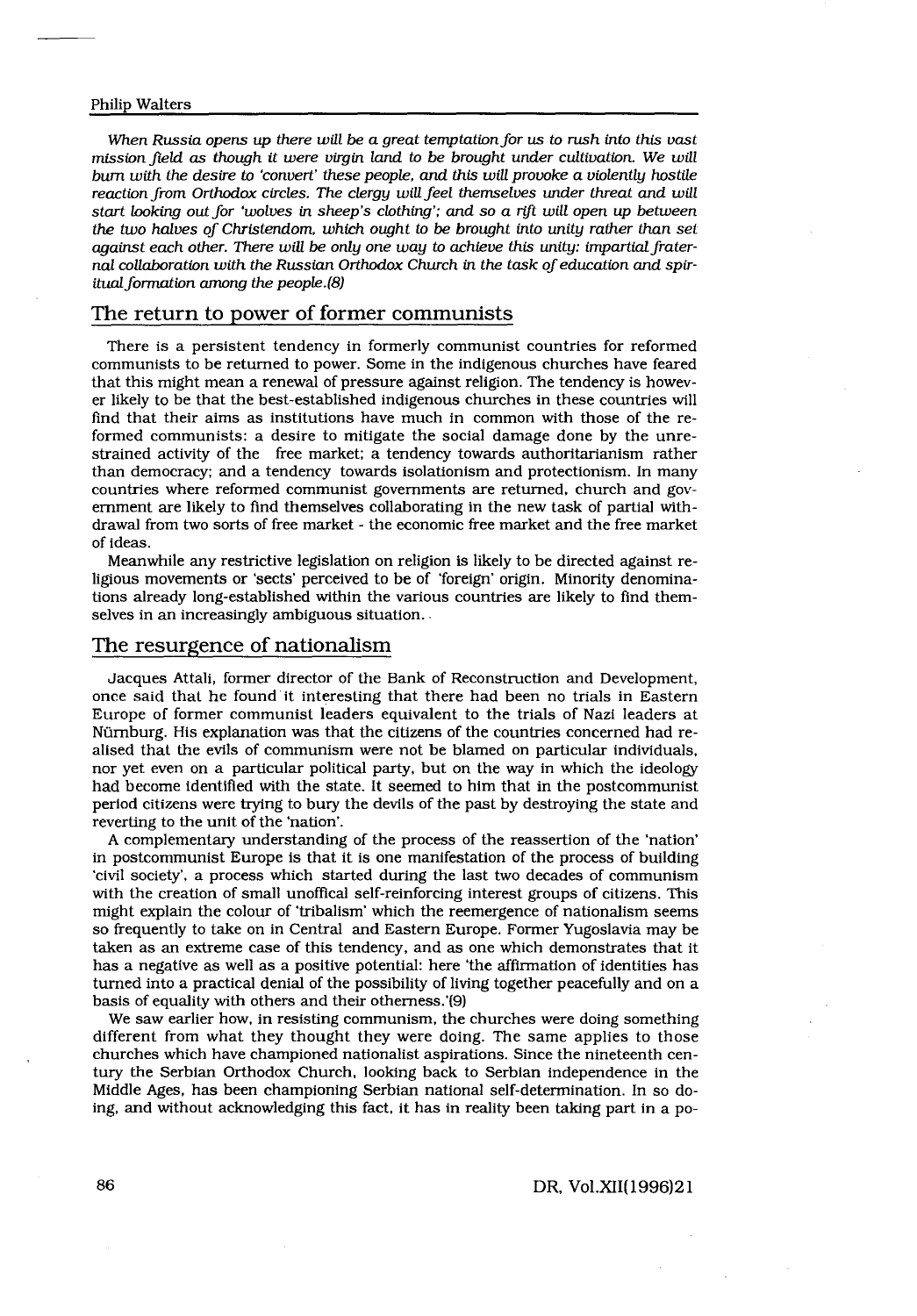litical modernisation process typical of the whole of Europe since the Industrial Revolution . The Serbian Church has been envisaging the resurrection of the medieval Serbian kingdom, but at no point has it shown understanding of the desire for self-determination on the part of other nationalisties in the Balkans, especially the Albanians, Macedonians and Bosnian Muslims . The result is that the Serbian Church is now strongly opposed to the outcome of that modernisation process `inasmuch as it involved both a modern way of life with a loss of traditional national and religious values and also the emergence of new national groups with their own political demands and their own national identities, which could not be integrated into the Serbian national-religious corpus .'(10)

## Minor Miracles: Achievements

 

Despite all the difficulties discussed above, which do not of course all apply to the same degree in all the diverse countries which have emerged from communism, a great deal is being achieved.

In his annual report published in the early 1990s entitled Babilon utan (After Babylon) the presiding bishop of the Reformed Church in Hungary, Dr Loránt Hegedüs, describes his church as living amidst 'minor miracles' . Evangelisation is now possible; so is religious education in schools and amongst young people; church building is starting again; Hungarians abroad have helped to open a hospital; publishing activity is increasing; the evangelical theatre is doing important work; relations with Hungarians abroad are deepening; a Reformed university has been founded; preparations are in hand for a General Synod of the Hungarian Reformed Church .(1 1) Similar lists of achievements, each minor in itself but all, taken together, of cumulative effect, could be compiled for all the countries which have emerged from communism. The achievement of these tasks is moreover an opportunity for effective cooperation between churches of various denominations within the country itself and between churches and Christians of East and West. Practical work together is an opportunity for all to learn from each other and to foster mutual understanding and respect in a spirit of true ecumenism .

The Russian Orthodox priest Fr Aleksandr Men' was once asked whether he was afraid his spiritual pupils would cool toward Orthodoxy if they took part in ecumenical meetings . On the contrary, answered Fr Aleksandr, 'they will become better Orthodox if they are enriched with the knowledge of unity' .(12) The history of the churches in the postcommunist years is littered with stories of personal triumphs . Metropolitan Nicolae of Banat region in Romania and Petru Dugulescu, a Baptist minister in Timisoara, have for example been quietly developing the first significant ecumenical relations between these two denominations . Addressing a Baptist congregation in 1994 the metropolitan said 'I have not come here as "His Excellency" or "His Holiness", I have come simply as your brother in Christ .'(13) As a Romanian deacon studying at Keston Institute in Oxford put it to me recently: The truth is always more convincing when it is like a choir of voices .'